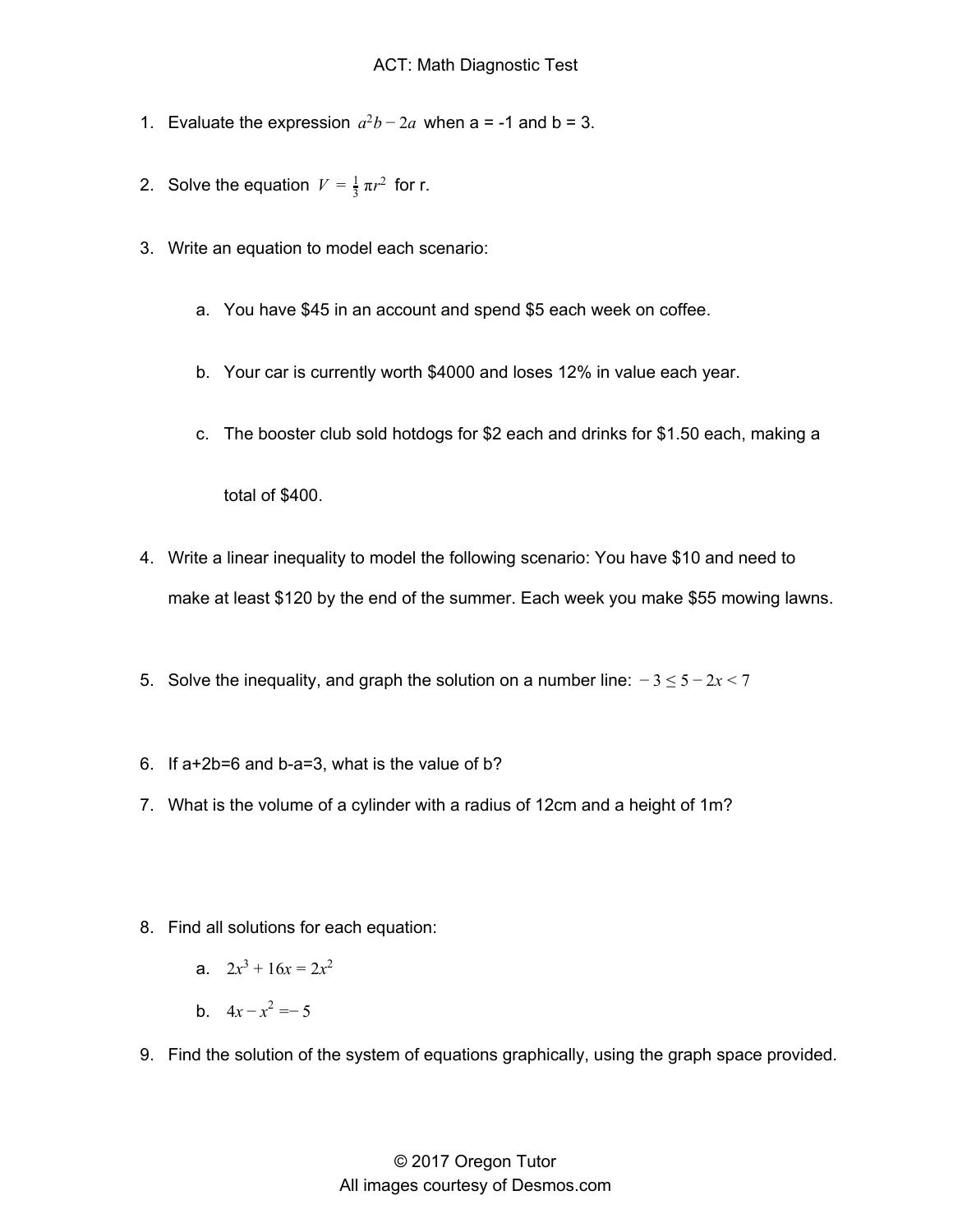$2y - 4x = 2$  $x = -y + 2$ 

10. Graph the system of inequalities and clearly indicate where the solution region is:

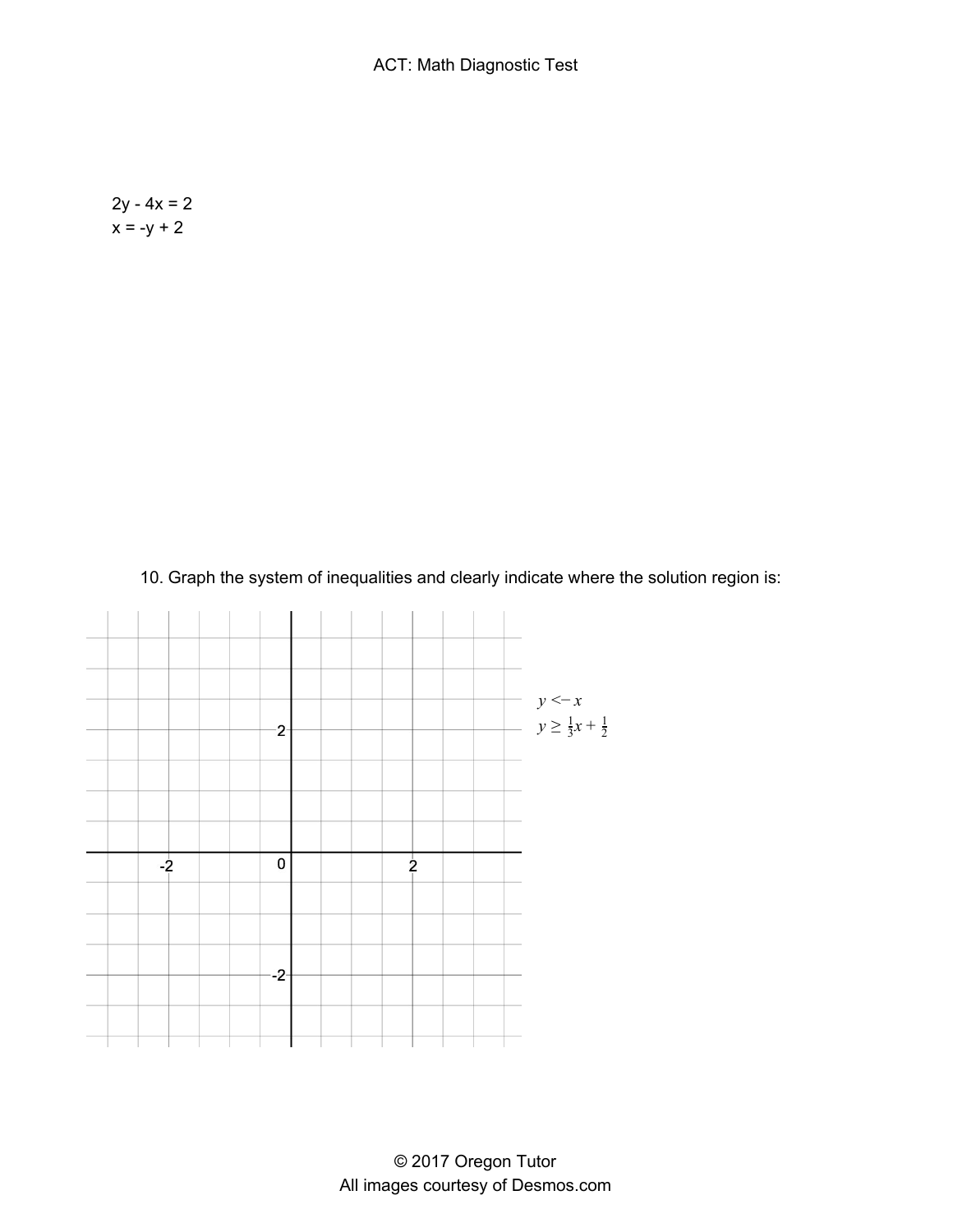- 11. The twenty-five students in Ms. Henning's class score an average of 81% on the final. Leia's score of 95% is then removed from the class average. What is the new average score?
- 12. Perform each indicated matrix operation:

a. 
$$
\begin{bmatrix} 2 & 1 \\ 3 & -1 \end{bmatrix} + \begin{bmatrix} 0 & 5 \\ -6 & 1 \end{bmatrix}
$$

b. If 
$$
A = \begin{bmatrix} 0 & 6 \\ -2 & 3 \end{bmatrix}
$$
 and  $B = \begin{bmatrix} 9 & 1 \\ \frac{1}{2} & 0 \end{bmatrix}$ , find 3A-4B.

c. Write the system of equations in matrix form:

$$
2x - y = 7
$$
  
-x + 4y = 10

13. Simplify each of the following expressions:

a. 
$$
\sqrt{32x^3y}
$$
  
\nb.  $\sqrt[3]{27a^5b^9}$   
\nc.  $\sqrt{3}(2\sqrt{6} + \sqrt{42})$ 

d. 
$$
\sqrt{\frac{9}{32}}
$$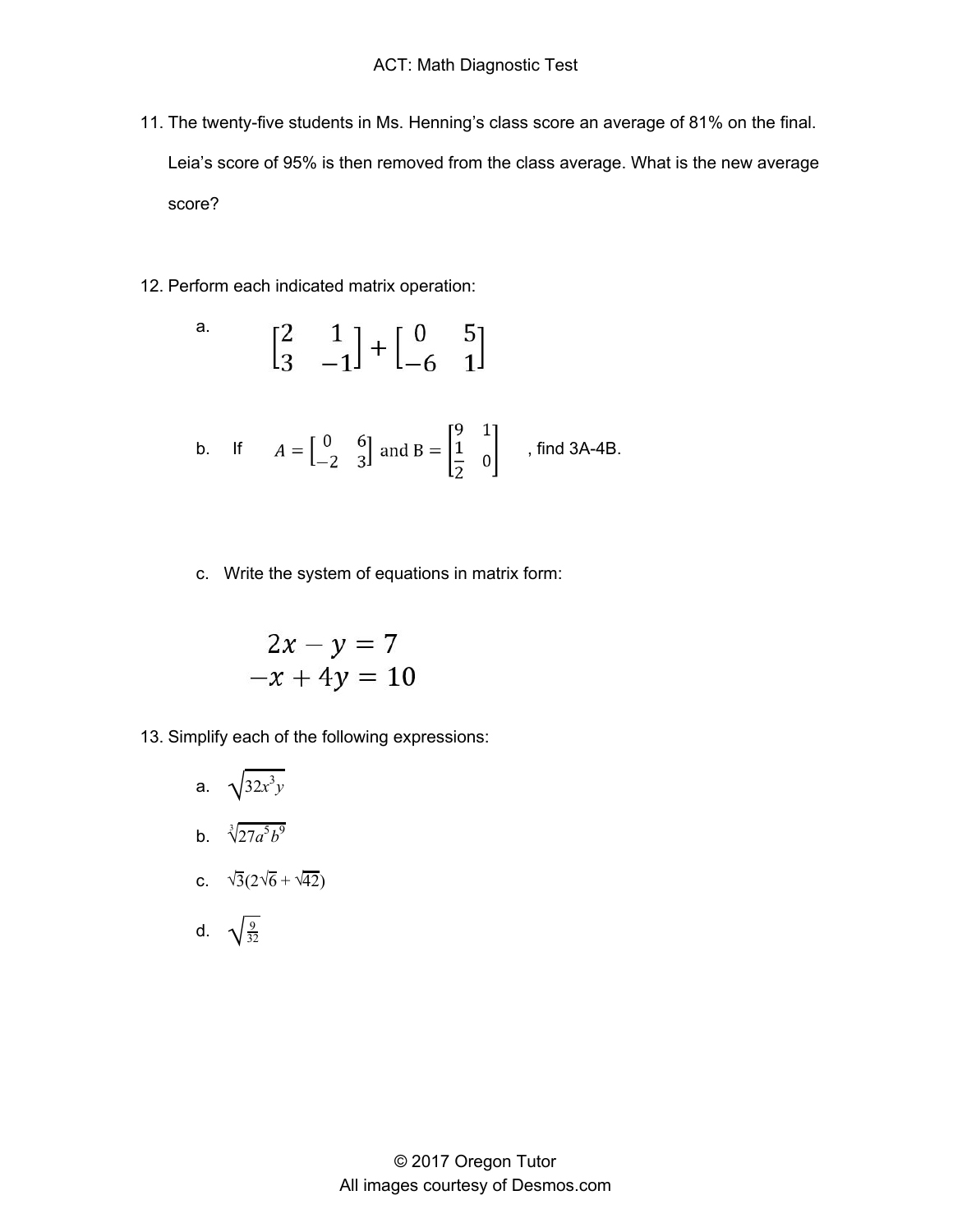- 14. Evaluate each trigonometric expression:
	- a.  $cos(\frac{\pi}{6})$
	- b.  $sin(-\frac{\pi}{3})$
	- c.  $tan(\frac{\pi}{2})$
	- d.  $sec(\frac{\pi}{6})$
- 15. Perform each complex number operation and simplify completely:
	- a.  $(2i)^2$ b.  $(3-i)(2+i)$
	- c.  $i^5(2i-7)$
- 16. Mark each set of congruent angles in the diagram below, given that *l* and *w* are parallel and *n* is a transversal.

17. Explain the correlation shown in the scatter plot (strong positive, strong negative, weak positive, none, etc.):